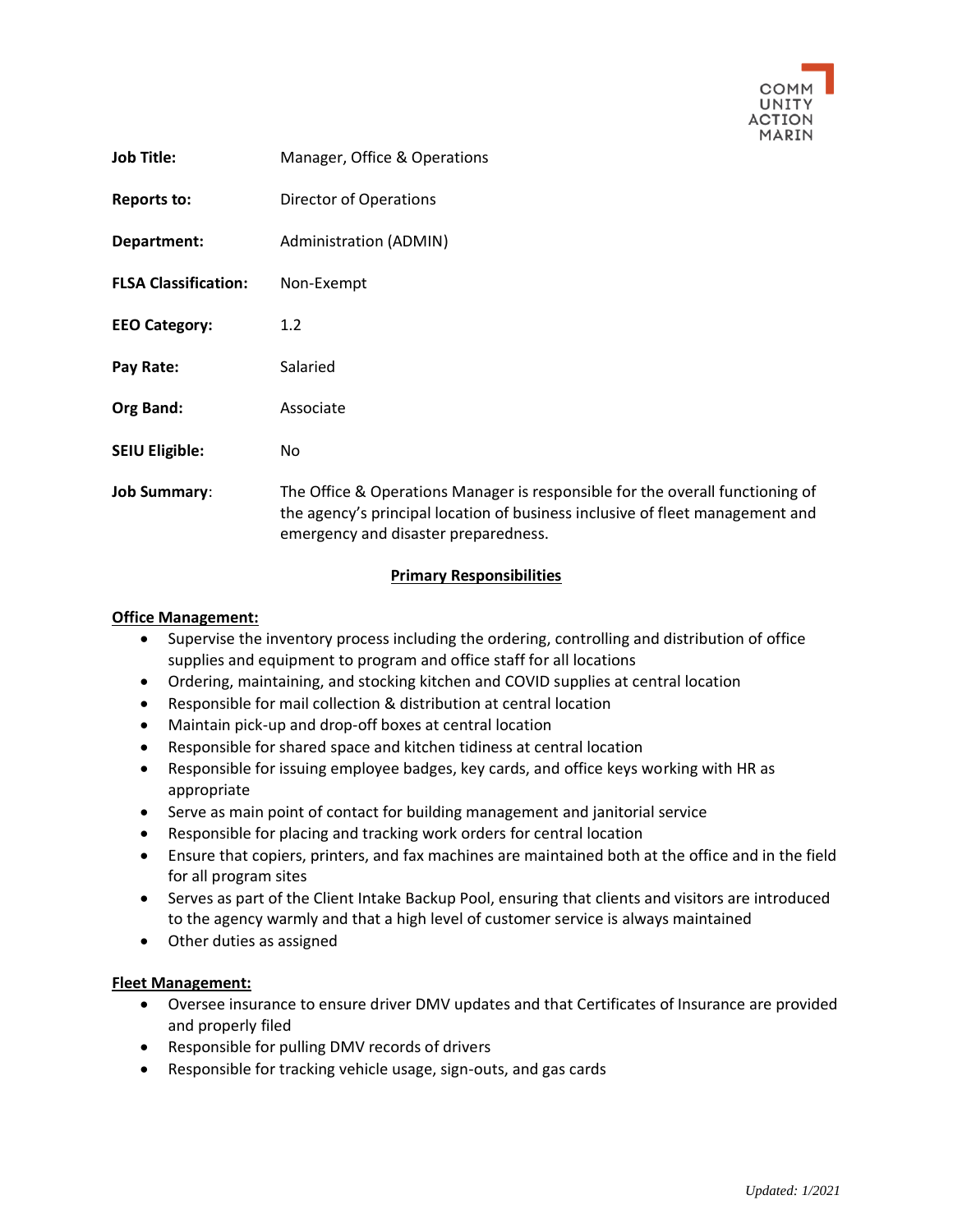- Responsible for tracking and completion of vehicle maintenance i.e.: yearly registration, oil changes, re-call services, jumps, new tires, etc.
- Responsible for tracking and supervising vehicle lease exchanges
- Responsible for installing and tracking Geotabs in vehicles
- Other duties as assigned

## **Emergency & Disaster Preparedness:**

- Participates as a member of the agency Safety Committee
- Support HR with safety drills
- Responsible for tracking and updating policies/procedures and training resources
- Main point of contact for alarm system and in charge of training of all staff on use of alarm system
- Responsible for monthly audit and stocking of emergency supply kits at central location and in fleet
- Responsible for monthly update of emergency phone tree, working with HR
- Other duties as assigned

# **Qualifications**

- Bilingual (English/Spanish) desirable
- At least one (1) year of office management experience.
- Excellent written and oral communication skills.
- Must be organized and detail oriented.
- Moderate to high level computer skills including Outlook, Excel, Word, and database systems.
- An innovative mindset that values teamwork and collaboration
- Deep understanding and ability to articulate the role equity, inclusion, and diversity plays in our work.
- A strong commitment to social justice, equity, and CAM's mission to provide high quality programs to serve low-income individuals and families.
- Must have valid California Driver's License

# **Physical Requirements**

- Bend: flexion of the upper trunk forward while standing and knees extended, or knees flexed when sitting
- Lift: exertion of physical strength to move objects 10-25lbs from one level to another
- Carry: hold or rest weighted objects 10-25lbs directly on hands, arms, shoulders or back while moving from one location to another
- Climb: ascend/descend with gradual or continuous progress, using both hands and feet
- Push: exertion of force on or against an object (weight/size) to move it from one location to another.
- Feel: perceiving attributes of objects, such as size, shape, temperature, or texture by touching with skin

*Submit your resume to Shuddha Butler, Director of Operations: sbutler@camarin.org*